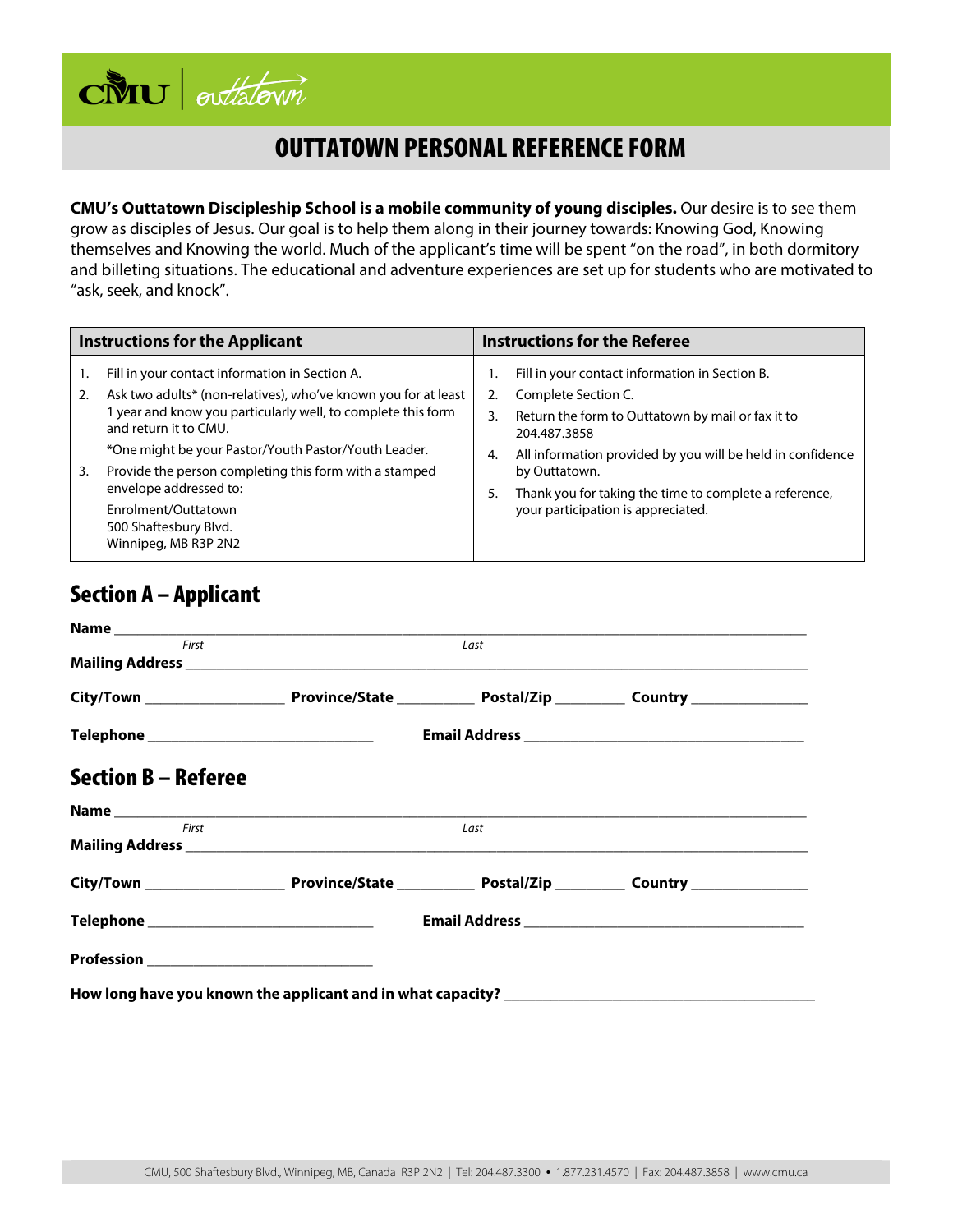## Section C – Reference Questions

- 1. Please comment on what you know of the applicant's faith experience (i.e. Are they searching with integrity; not showing much interest; a positive & active Christian, involvement in local church).
- 2. How will the applicant contribute to the community life of the group (i.e. Gifts, abilities, etc)?
- 3. How do you assess the applicant in these categories? (give a value of 1 to 10 with 10 being the most positive.)
	- \_\_\_ Desire to learn more about the Christian faith
	- \_\_\_ Participation in his/her church
	- \_\_\_ Participation in sports, community or school events
	- \_\_\_ Has a positive influence on others
	- \_\_\_ Commitment to academic study
	- \_\_\_ Servanthood... known for quick ability to be helpful
	- \_\_\_ General health… energy/stamina level, etc.
	- \_\_\_ Positive relationships within friendship grouping
- \_\_\_ Level of personal self-confidence in new situations
- \_\_\_ Ability to accept others different from him/herself
- \_\_\_ Good self-concept. Aware of strengths & weaknesses
- \_\_\_ Commitment to growing and is a disciple of Christ
- \_\_\_ Willingness to be accountable to a Christian community
- \_\_\_ Flexibility/fluid/able to change course easily
- \_\_\_ Teachable
- \_\_\_ Physical ability… to hike, canoe, carry a backpack, etc
- 4. In what areas do you hope the applicant will grow and change during this year?
- 5. Other people would describe this applicant as: (choose as many as appropriate)

| l A leader   | Funny                 | $\Box$ Nice, but a little hard to get to  |
|--------------|-----------------------|-------------------------------------------|
| Artistic     | A little odd at times | know                                      |
| A thinker    | Kind of average       | $\perp$ Life of the party<br>Schallenging |
| Pretty quiet | Good student          |                                           |

- 6. Please describe the applicant's general behaviour and "place" within a group setting (i.e. Leader, follower, on the edge, etc).
- 7. Outtatown can be an intense experience, both physically and mentally/emotionally. Its busy schedule, adventurous activities, moving locations weekly, living in community and engaging with issues of faith, poverty, justice and self all lead to the intensity that the students will deal with. So it's important for us to evaluate an applicant's fit for the program based on health. Do you have any concerns about this applicant's emotional and mental health to live in such a moving and dynamic environment? Please comment. If there are any concerns, do you feel that they are stable enough to cope with the intensity of the program?